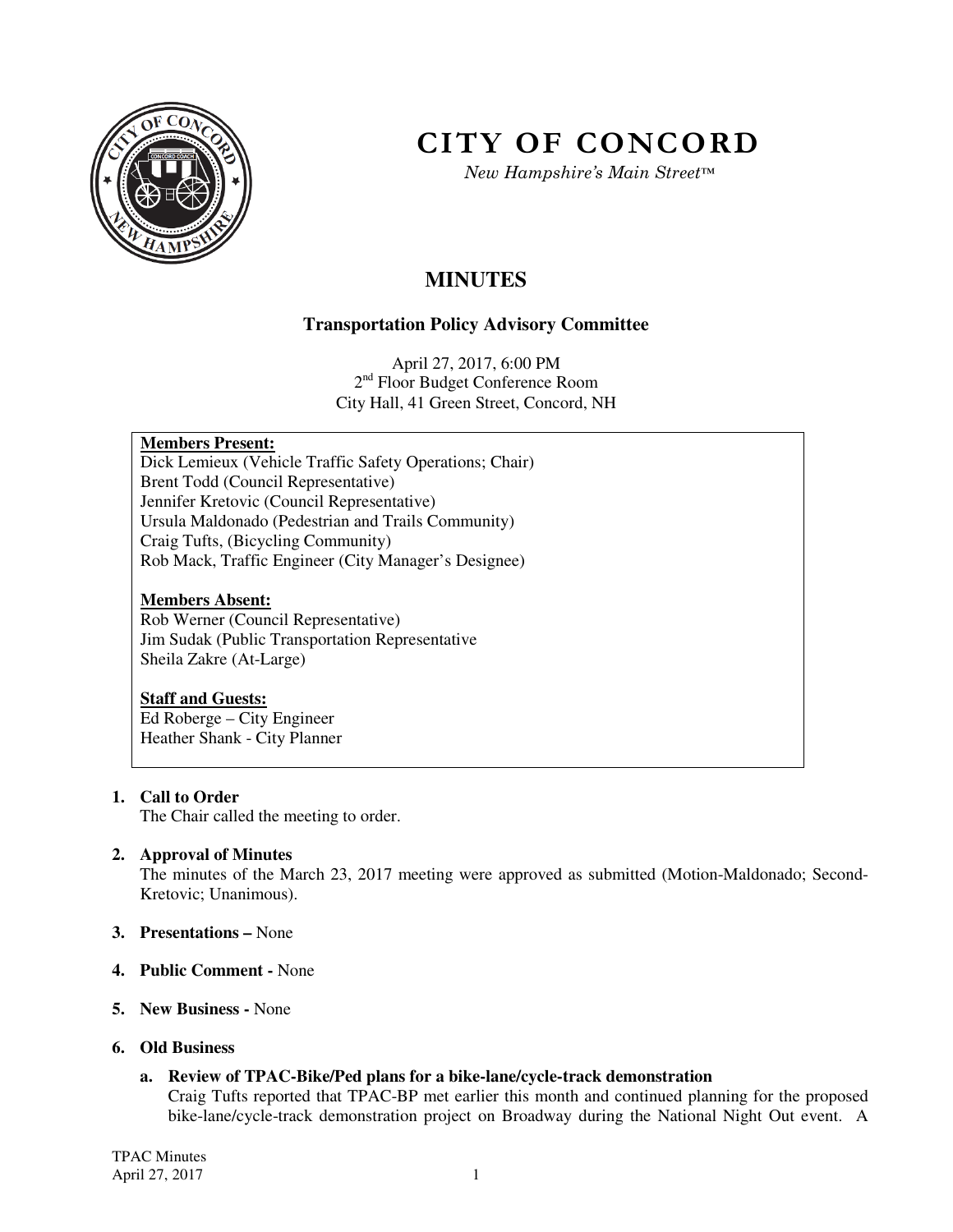meeting with the Concord Police Department to discuss the proposal was being planned. Fliers describing the demonstration had been circulated to properties abutting the section of Broadway between Rollins Park and Pillsbury Street.

#### **7. Consent Reports**

#### **a. Acceptance of Subcommittee Minutes**

The following subcommittee reports were accepted by unanimous consent: Bicycle/Pedestrian – March 6, 2017; Public Transportation – March 21, 2017; and Traffic Operations – March 21, 2017.

#### **8. City Council Meeting Update**

Rob Mack reported that at its April 10, 2017 meeting, City Council accepted TOC's recommendation to revise the traffic signal operation at the Pleasant/Green/South intersection. The changes are planned to be implemented by staff on May 1, 2017.

#### **9. TPAC Referrals from City Council, Staff and Chair**

**a. Referral from Councilor Kretovic regarding a resident request for review of the curb line constructed at the driveway to #244 N. State Street**

At issue is a request by Ed Rascka of #244 N. State Street to reconstruct portion of the raised curb that was constructed along his driveway as part of the US 3 North Improvements Project (CIP35). His concern is that the curbing narrowed his driveway width and he has punctured his tire more than once on the curb corner. Ed Roberge presented photographs of Mr. Rascka's driveway before and after the reconstruction. He noted that the addition of curbing did not change the width of the driveway and was in fact constructed as agreed to with Mr. Rascka prior to the project. Ed Roberge noted that he met last week with the Mr. Rascka to discuss the issue further and has requested an estimate from the project contractor to make minor adjustments. If such minor adjustments are realistic within the remaining project funds, the adjustment could be considered. Ed Roberge will report back to TPAC at the next meeting.

#### **10. Status Report on Subcommittees**

#### **a. Bicycle/Pedestrian Committee (TPAC-BP), Craig Tufts**

Craig Tufts reported that TPAC-BP met earlier this month and: continued planning for the proposed bike-lane/cycle-track demonstration project on Broadway; investigated painting bike symbols on select traffic signal street approaches at vehicle-detector 'sweet spots' to improve detection of bicycles by the signal controller; discussed the courthouse site redevelopment project; and discussed a resident request for a crosswalk on Clinton Street at Harvard Street. Also, the Planning Board had adopted the Pedestrian Master Plan which will be presented to City Council later in the summer.

#### **b. Public Transportation Committee (TPAC-PT), Sheila Zakre**

Rob Mack reported that TPAC-PT met last week and continued to discuss the issue of sidewalk snow maintenance at bus stops. The subcommittee is recommending consideration of making snow plowing a 'high priority' at the top-ten high-use bus stops in the city. 'High priority' would be the same as the sidewalks in the downtown area. Of the ten stops, four were already high-priority due to their downtown location. One stop on Ormond Street with 'normal priority' was felt acceptable due to low street traffic volumes. The remaining five stops (on US 3 North, and Loudon Road) would be increased from 'normal and school-route' priorities to 'high priority.

### **c. Traffic Operations Committee (TOC), Rob Mack**

Rob Mack reported that TOC did not meet this month.

#### **11. Staff Updates**

#### **a. Loudon Road Corridor Improvements (CIP 19)**

Ed Roberge reported that staff has revised the corridor improvement plans to repave the four existing lanes and add access management features. Construction bid documents have just been advertised.